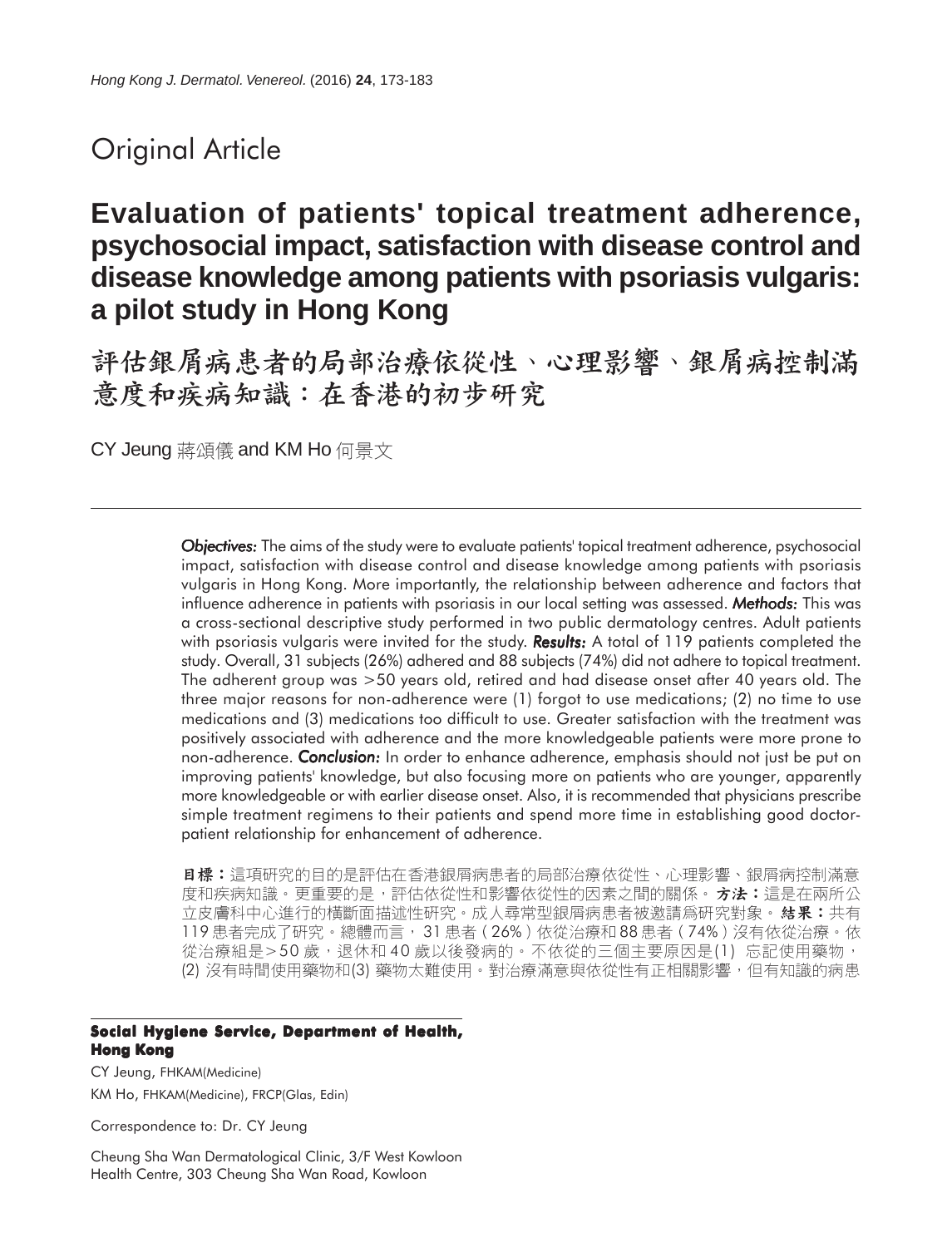者是更容易沒有依從性。**結論:**爲了提高依從性,重點不應該僅僅放在改善病人的知識,還要更 多地關注那些年輕患者,顯然更有知識或早期發病的患者。此外,醫生應該處方簡單的藥物治療 給他們的病人,並花更多的時間用於與他們建立良好的關係以增強依從性。

#### **Keywords:** Adherence, psoriasis

關鍵詞:依從性、銀屑病

# **Introduction**

Psoriasis is a chronic skin disease with a substantial psychosocial impact.1-3 Topical therapy plays an important role in psoriasis treatment. Poor treatment outcomes from topical therapy regimens likely result from poor adherence.<sup>4-5</sup> There are complex interactions among patients, the disease and treatment-related factors that might affect adherence. By augmenting those factors that improve adherence, a better treatment outcome can be anticipated.<sup>6</sup>

Adherence is the degree to which patients use medications as prescribed by their health care provider.7 In the latest systematic review done in 2012 on adherence to medical therapies in psoriasis,8 five studies showed a frequency of applications varying between 50% and 60% of that expected according to the prescriptions.<sup>9-13</sup> Various determinants of adherence in psoriasis were found in different systematic reviews.<sup>4,5,8</sup> They included socio-demographic factors, disease related factors, treatment related factors, psychosocial factors, patient satisfaction and knowledge level.

# **Objectives**

The aims of the study were to evaluate patients' topical treatment adherence, psychosocial impact, satisfaction with disease control and disease knowledge among patients with psoriasis vulgaris in Hong Kong. More importantly, the relationship between adherence and factors that influence adherence in patients with psoriasis in our local setting was assessed.

# **Methods**

#### *Study design*

This was a cross-sectional descriptive study performed at the Fanling Integrated Treatment Centre (FLITC) and Yung Fung Shee Dermatology Centre (YFSDC), of the Social Hygiene Service between January 2014 and March 2014.

#### *Study population*

Patients were included if they were aged 18 years or above with a primary diagnosis of psoriasis vulgaris receiving topical treatment +/- systemic or phototherapy who agreed to participate in this study. Patients with skin diseases other than psoriasis and patients who could not read Chinese or understand Cantonese were excluded.

#### *Data collection*

A self-constructed standardised questionnaire was used for data collection. The questionnaire consisted of six main parts:

The first part included their socio-demographic factors and disease-related factors. The translated versions of PDI and PLSI questionnaires in Cantonese were adapted in the second part to assess the functional disability and psychosocial impact due to psoriasis. The adherence rate and the reasons for non-adherence were assessed in the third part of the questionnaire. The adherence rate was evaluated by the self-reported frequency of topical medication use according to doctors' advice, which was classified into five categories: 90-100%, 50-89%, 10-49%, 1-9% and 0%. Items on patients' satisfaction to treatment and patients' satisfaction concerning follow-up frequency were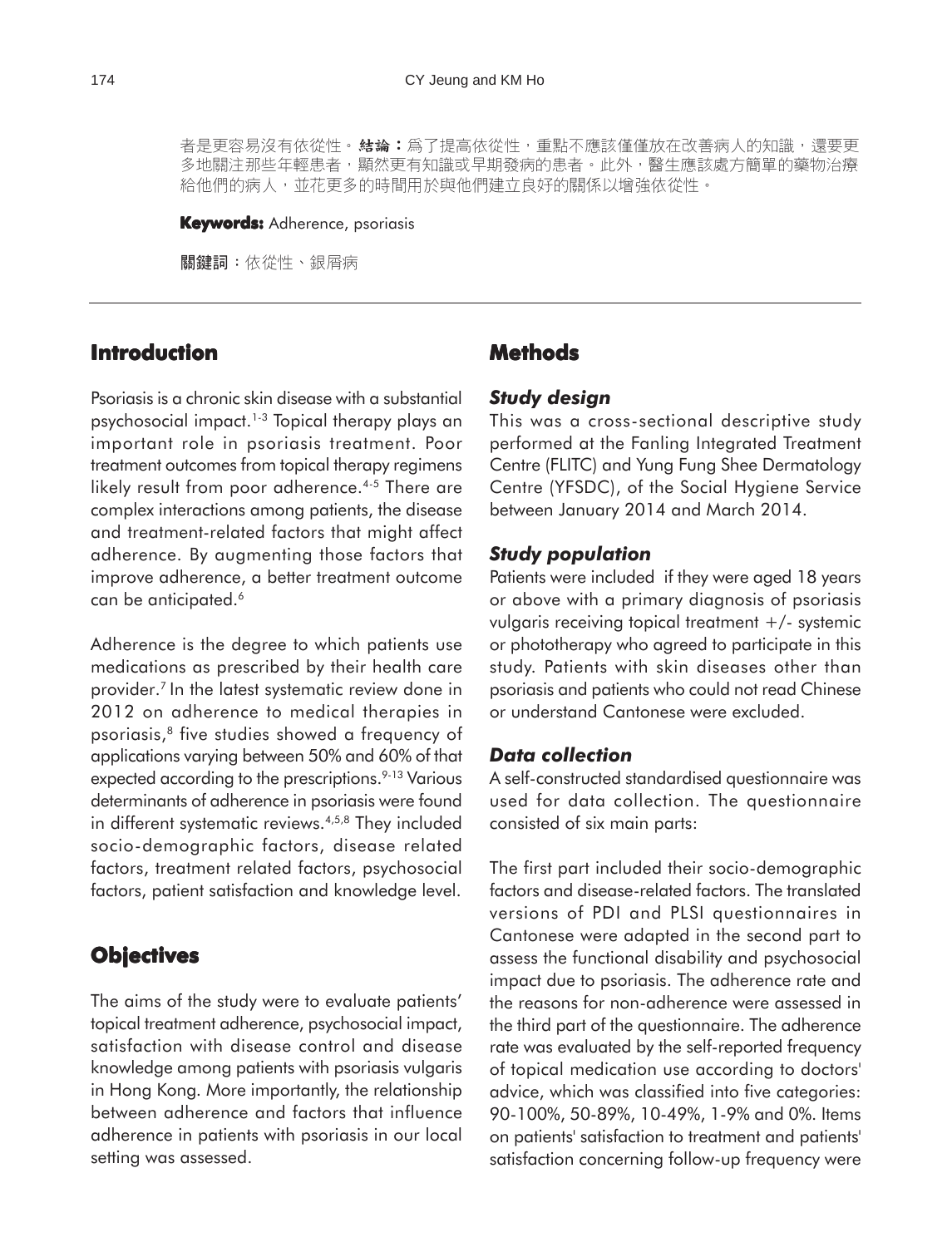included in the fourth part of the questionnaire. The satisfaction of treatment was assessed by visual analogue scales on an 11-point scale. The satisfaction concerning follow-up frequency was classified as enough and not enough.

Patients' knowledge was assessed by 10 simple questions concerning psoriasis in the fifth part of the questionnaire. Disease severity was assessed in the sixth part of the questionnaire by using the Psoriasis Area and Severity Index (PASI).<sup>14</sup>

## **Definition of terms and assessment Definition and assessment tools**

# *Adherence assessment and definition of adherence*

Patients' adherence was classified into five categories: 90-100%, 50-89%, 10-49%, 1-9% and 0%. Overall adherence was dichotomized as follows: patients who chose "90-100%" were defined as adherent and all others were defined as non-adherent.

# *Functional disability assessment: The Psoriasis Disability Index (PDI)*

The Chinese version of PDI<sup>15-17</sup> is a validated selfadministered questionnaire consisting of 15 questions covering various aspects of functional disability due to psoriasis. Answers were recorded on a 4-point scale, ranging from "not at all" to "very much." The total score (0-45) was obtained by summing the scores of each question. Patients with PDI >10 were generally considered as having significant disability due to psoriasis.

# *Psychological impact assessment: Psoriasis Life Stress Inventory (PLSI)*

The 15-item version of PLSI was developed to measure stress associated with potential psoriasis related psychosocial problems.18 The scoring of PLSI was similar to PDI. PLSI >10 was considered as significantly affected by psoriasis-related stress.

# *Satisfaction assessment and degree of satisfaction*

The satisfaction of symptoms control was assessed by visual analogue scales and divided into three sub-groups, 0-3: low degree of satisfaction; 4-7: moderate degree of satisfaction, and 8-10: high degree of satisfaction.19

# *Knowledge assessment and definition for "Knowledgeable"*

Patients' knowledge of psoriasis about the pathogenesis, aggravating factors, disease association and treatment was evaluated by asking to indicate "true", "false" or "don't know" to 10 simple questions. The knowledge score was divided into tertiles and then grouped into two categories: the upper tertile, corresponding to eight or more correct items, was defined as knowledgeable, the intermediate and lower tertiles were defined as not knowledgeable.

# **Ethics**

Informed consent was given by patients. The study was approved by the Ethics committee, Department of Health (L/M 377/2013), Hong Kong Special Administrative Region.

# **Statistical analysis**

Continuous data was presented as mean+/ standard deviation (SD) unless otherwise specified. Percentages were calculated for dichotomous variables. Group comparisons were made by Fisher's exact test or Pearson's chi-squared (χ2) test for categorised variables and by the Mann-Whitney U test for ordinal variables. All p-values were two-sided, values of <0.05 were considered statistically significant.

SPSS for Windows version 20.0 (SPSS Inc., Chicago, IL, USA) was used for all statistical calculations.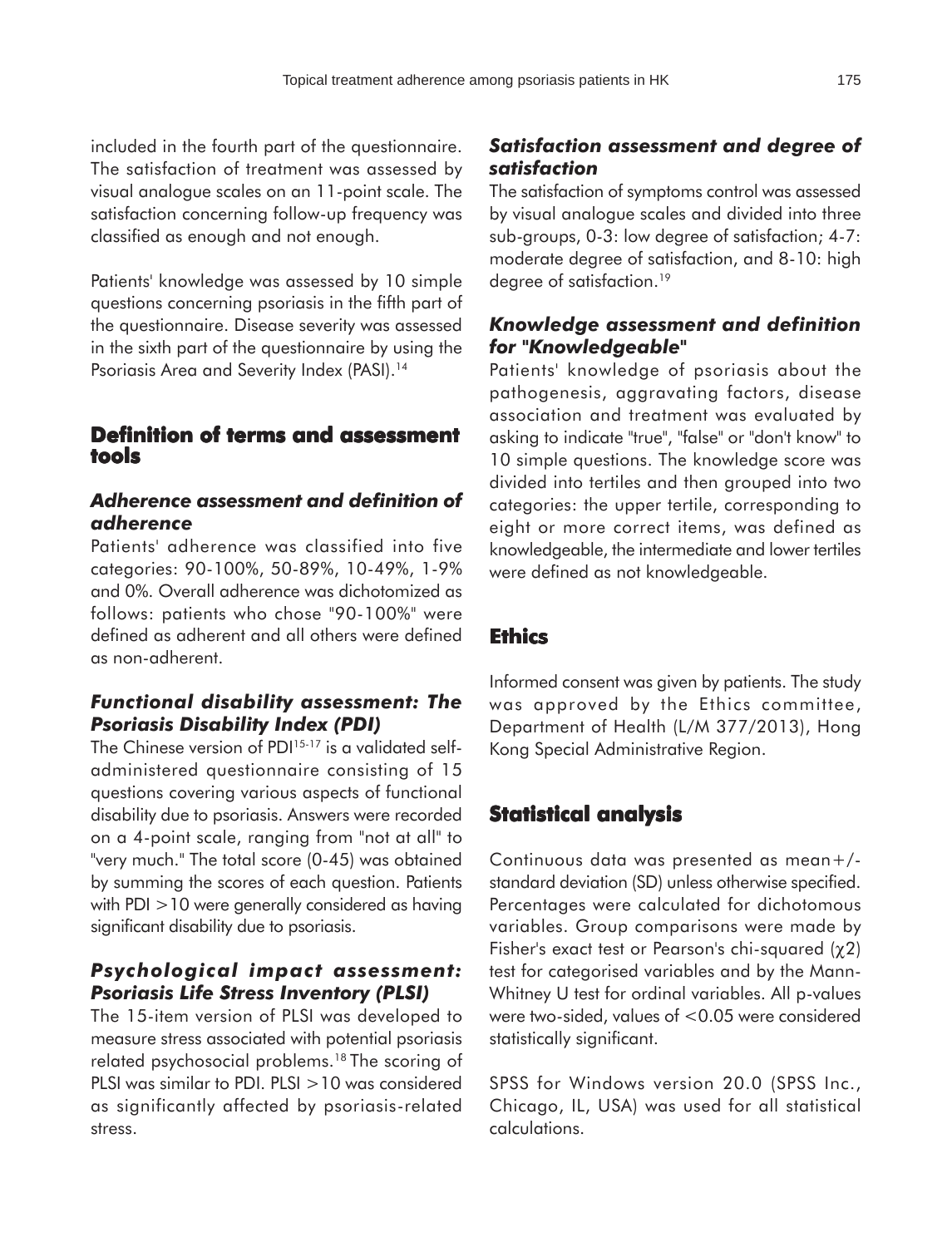# **Results**

### *Characteristics of the sample populations*

A total of 121 patients were enrolled in the study, and 119 patients (78 men, 41 women) completed the study protocol. Two patients (1.7%) could not complete the questionnaire (Table 1a).

The mean age of patients was 52.7 years (SD 14.10), the mean age of disease onset was 37.1 years (SD 14.62) and the average of duration of psoriasis was 15.5 years (SD 10.15).

The mean PASI score was 10.28 (SD 10.15). Thirty-nine patients (32.8%) had severe psoriasis (PASI >12), 18 patients (15.1%) had moderate psoriasis (PASI 7-12) and 62 patients (52.1%) had mild psoriasis (PASI <7). One hundred and eleven patients (93.3%) suffered from chronic plaque type psoriasis, two patients (1.7%) suffered from erythrodermic type psoriasis and six patients (5%) suffered from guttate type psoriasis. Eighteen patients (15.1%) had psoriatic arthopathy. Out of the 119 patients, 89 patients (74.8%) were on topical treatments only, 28 patients (23.5%) were on systemic and topical therapies. There were no patients (0%) on phototherapy and two patients (1.7%) were on biologic and topical therapies (Table 2a).

# *Adherence rate*

Overall, 31 subjects (26%) complied with treatment and 88 subjects (74%) did not adhere to topical treatment. Twenty six percent of patients were in the adherent group with 90-100% adherence, 48% of patients were in the 50-89% category, 20% of patients were in the 10-49% category, 5% of patients were in the 1-9% category and 1% of patients were in the 0% category (Figure 1).

# *Socio-demographic and diseaserelated features*

The results of the association between sociodemographic and disease-related features between adherent and non-adherent patients are summarised in Tables 1a & 2a.

A statistically significant difference between adherent and non-adherent patients was detected for age  $(p=0.008)$ , occupational status  $(p=0.009)$ and age of onset (p=0.003).

Subgroup analysis was done for age, occupational status and age of onset.

Subjects who adhered to treatment were more likely to be retired ( $p=0.002$ ) (Table 1b),  $>50$ years old (p=0.001) (Table 1c) and had disease onset after 40 years old (p=0.001) (Table 2b).

# *Reasons for non-adherence*

The three major reasons for not using topical medications in non-adherent patients were 1) forgot to use medications (44 patients, 50.0%), 2) no time to use medications (38 patients, 43.2%) and 3) too difficult to use medications (26 patients, 29.5%) (Table 3).

A statistically significant difference between adherent and non-adherent patients was detected for reasons including 1) forgot to use medications  $(p=0.003)$ , 2) no time to use medications  $(p=0.000)$ , 3) medications too difficult to use (p=0.009), 4) medications inconvenient to use (p=0.014) and 5) worried about side effects  $(p=0.045)$  (Table 3).



**Figure 1.** Adherence rate.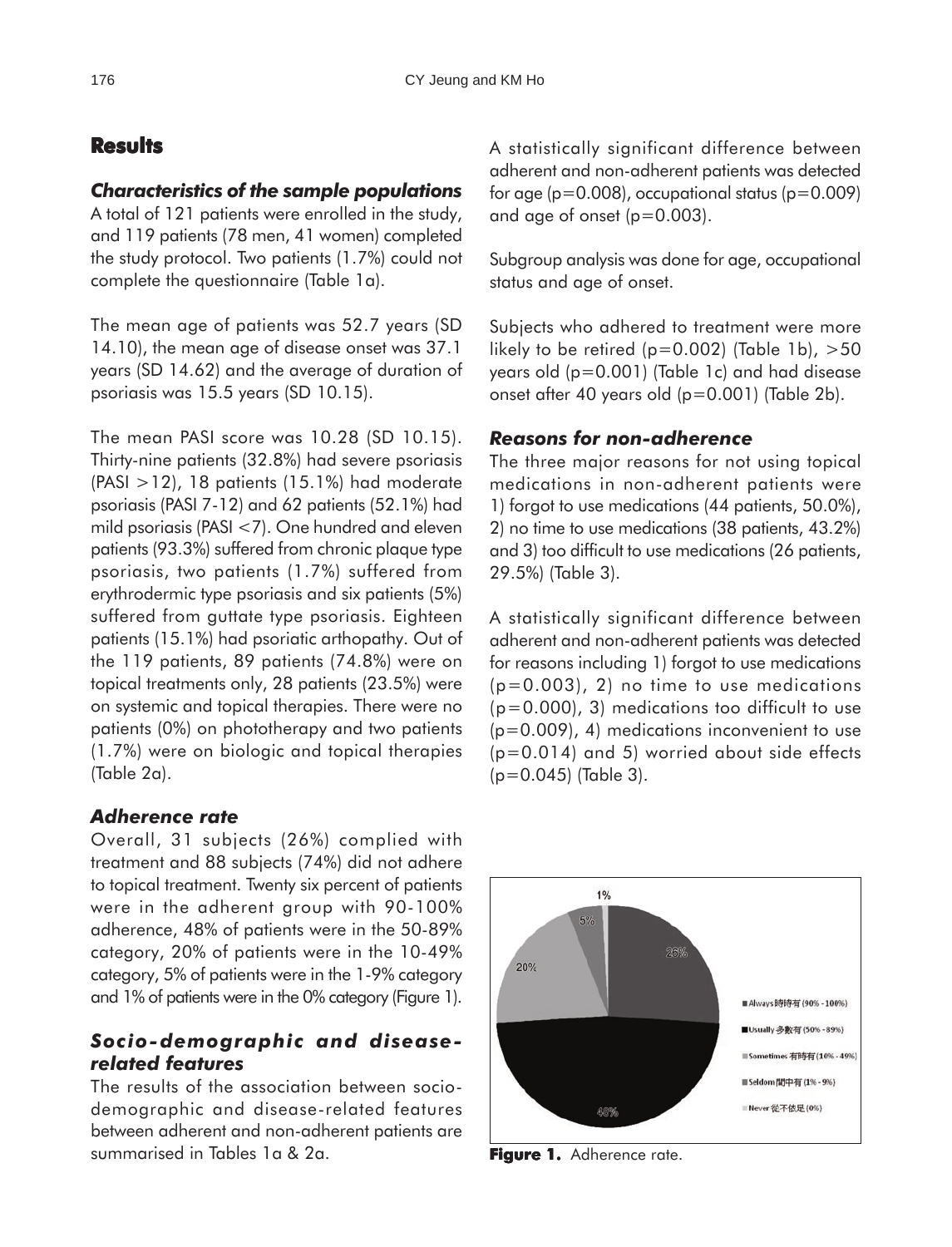| <b>Field</b>      | <b>Adherant</b>           |                         | Non-adherant   |                         | <b>Total</b>   |                      | <b>Test method</b> | p-value |
|-------------------|---------------------------|-------------------------|----------------|-------------------------|----------------|----------------------|--------------------|---------|
|                   | N                         | (%)                     | N              | (%)                     | N              | (%)                  |                    |         |
| Gender            |                           |                         |                |                         |                |                      | Chi-Square         | 0.888   |
| Male              | 20                        | (64.5%)                 | 58             | $(65.9\%)$              | 78             | $(65.5\%)$           |                    |         |
| Female            | 11                        | (35.5%)                 | 30             | $(34.1\%)$              | 41             | (34.5%)              |                    |         |
| Age group         |                           |                         |                |                         |                |                      | Mann-Whitney       | 0.008   |
| 18-35             | $\ensuremath{\mathsf{3}}$ | $(9.7\%)$               | 13             | $(14.8\%)$              | 16             | $(13.4\%)$           |                    |         |
| 36-50             | $\sqrt{2}$                | $(6.5\%)$               | 32             | $(36.4\%)$              | 34             | (28.6%)              |                    |         |
| $51 - 65$         | 20                        | $(64.5\%)$              | 31             | $(35.2\%)$              | 51             | $(42.9\%)$           |                    |         |
| $66+$             | 6                         | $(19.4\%)$              | 12             | $(13.6\%)$              | 18             | $(15.1\%)$           |                    |         |
| Marital status    |                           |                         |                |                         |                |                      | Chi-Square         | 0.969   |
| Married           | 25                        | $(80.6\%)$              | 69             | $(78.4\%)$              | 94             | $(79.0\%)$           |                    |         |
| Single            | 4                         | $(12.9\%)$              | 13             | $(14.8\%)$              | 17             | $(14.3\%)$           |                    |         |
| Divorced          | 1                         | $(3.2\%)$               | $\overline{4}$ | $(4.5\%)$               | 5              | $(4.2\%)$            |                    |         |
| Widowed           | 1                         | $(3.2\%)$               | $\overline{2}$ | $(2.3\%)$               | 3              | $(2.5\%)$            |                    |         |
| Education         |                           |                         |                |                         |                |                      | Mann-Whitney       | 0.088   |
| No education      | $\overline{2}$            | $(6.5\%)$               | 1              | $(1.1\%)$               | 3              | $(2.5\%)$            |                    |         |
| Primary           | 8                         | (25.8%)                 | 17             | (19.3%)                 | 25             | $(21.0\%)$           |                    |         |
| Secondary         | 18                        | $(58.1\%)$              | 53             | $(60.2\%)$              | 71             | (59.7%)              |                    |         |
| Post-secondary    | 3                         | $(9.7\%)$               | 17             | $(19.3\%)$              | 20             | $(16.8\%)$           |                    |         |
| Occupation status |                           |                         |                |                         |                |                      | Chi-Square         | 0.009   |
| Employed          | 11                        | (35.5%)                 | 58             | $(65.9\%)$              | 69             | $(58.0\%)$           |                    |         |
| Housewife         | 5                         | $(16.1\%)$              | 11             | (12.5%)                 | 16             | $(13.4\%)$           |                    |         |
| Retired           | 13                        |                         |                |                         |                |                      |                    |         |
| Unemployed        | $\overline{2}$            | $(41.9\%)$<br>$(6.5\%)$ | 13<br>6        | $(14.8\%)$<br>$(6.8\%)$ | 26<br>8        | (21.8%)<br>$(6.7\%)$ |                    |         |
|                   |                           |                         |                |                         |                |                      |                    |         |
| Religion          |                           |                         |                |                         |                |                      | Chi-Square         | 0.101   |
| Yes               | 6                         | $(19.4\%)$              | 31             | (35.2%)                 | 37             | $(31.1\%)$           |                    |         |
| No                | 25                        | $(80.6\%)$              | 57             | $(64.8\%)$              | 82             | $(68.9\%)$           |                    |         |
| Living status     |                           |                         |                |                         |                |                      | Chi-Square         | 0.227   |
| Live with others  | 31                        | $(100.0\%)$             | 84             | (92.5%)                 | 115            | $(96.6\%)$           |                    |         |
| Live alone        | $\mathbf 0$               | $(0.0\%)$               | $\overline{4}$ | $(4.5\%)$               | 4              | $(3.4\%)$            |                    |         |
| House type        |                           |                         |                |                         |                |                      | Chi-Square         | 0.340   |
| Public housing    | 17                        | $(54.8\%)$              | 33             | (37.5%)                 | 50             | $(42.0\%)$           |                    |         |
| Private housing   | 7                         | (22.6%)                 | 24             | (27.3%)                 | 31             | (26.1%)              |                    |         |
| Subsidize housing | 7                         | (22.6%)                 | 29             | $(33.0\%)$              | 36             | (30.3%)              |                    |         |
| Ohters            | $\boldsymbol{0}$          | $(0.0\%)$               | $\overline{2}$ | $(2.3\%)$               | $\overline{2}$ | $(1.7\%)$            |                    |         |
| Smoking status    |                           |                         |                |                         |                |                      | Chi-Square         | 0.209   |
| Non-smoker        | 25                        | $(80.6\%)$              | 56             | $(63.6\%)$              | 81             | $(68.1\%)$           |                    |         |
| Current smoker    | $\overline{4}$            | $(12.9\%)$              | 19             | $(21.6\%)$              | 23             | $(19.3\%)$           |                    |         |
| Ex-smoker         | $\overline{2}$            | $(6.5\%)$               | 13             | $(14.8\%)$              | 15             | $(12.6\%)$           |                    |         |
| Drinking status   |                           |                         |                |                         |                |                      | Chi-Square         | 0.594   |
| Non-drinker       | 26                        | $(83.9\%)$              | 66             | $(75.0\%)$              | 92             | (77.3%)              |                    |         |
| Current drinker   | 4                         | $(12.9\%)$              | 17             | $(19.3\%)$              | 21             | $(17.6\%)$           |                    |         |
| Ex-drinker        | 1                         | $(3.2\%)$               | 5              | $(5.7\%)$               | 6              | $(5.0\%)$            |                    |         |

**Table 1a.** Socio-demographic features of adherent and non-adherent groups (Total number of respondents = 119)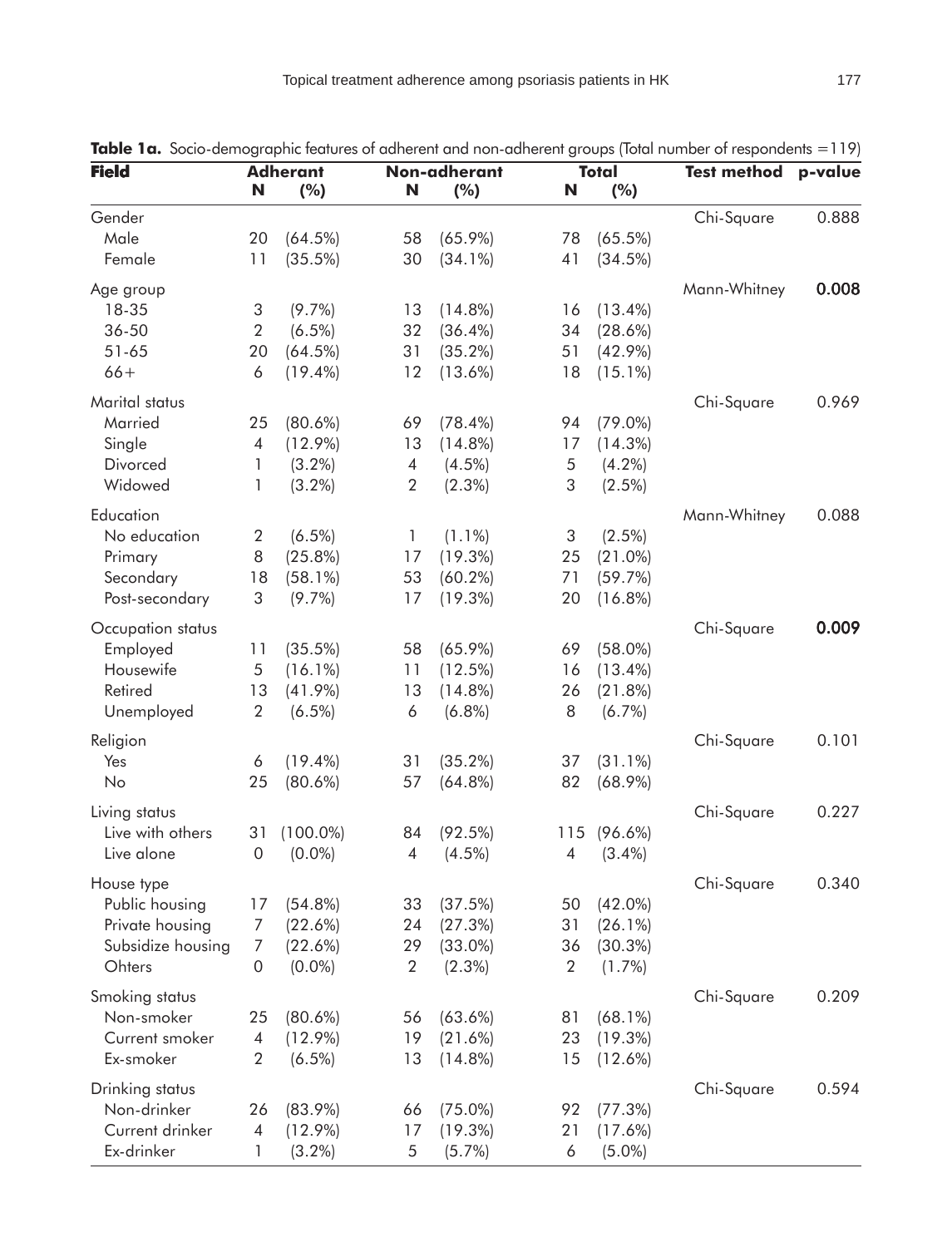# *Psychosocial impact*

The mean PDI score was 4.59 (SD 5.21) and the mean PLSI score was 5.08 (SD 5.13). Regarding PDI and PLSI scores, there was no statistically significant difference between the adherent and non-adherent groups.

# **Satisfaction level level**

Overall, the mean satisfaction score was 6.06 (SD 2.40). In the adherent group, the mean score was 6.90 (SD 2.21) and in the non-adherent group, the mean score was 5.76 (SD 2.40).

The percentage of patients with a high degree of satisfaction was 41.9% in the adherent group compared with 25.0% in the non-adherent group. The percentage of patients with a

moderate degree of satisfaction was 51.6% among the adherent group compared with 58.0% in the non-adherent group. The percentage of patients with low degree of satisfaction was 6.5% among the adherent group compared with 17.0% in the nonadherent group. A higher satisfaction level among adherent patients was found (p=0.041).

Furthermore, 80.7% patients claimed that the follow-up frequency was enough. The percentage of patients who claimed enough follow-up was 67.7% among the adherent group compared with 85.2% in the non-adherent group. A statistically significant difference between adherent and nonadherent patients was detected for follow-up frequency. A higher prevalence of "follow-up frequency adequate" among the non-adherent group was found (p=0.034).

| <b>Field</b>            | <b>Adherant</b> |            |    | Non-adherant |    | Total      | <b>Test method</b> | p-value |
|-------------------------|-----------------|------------|----|--------------|----|------------|--------------------|---------|
|                         | N               | (%)        | N  | $(\%)$       | N  | (%)        |                    |         |
| Occupation status       |                 |            |    |              |    |            | Chi-Square         | 0.009   |
| Employed                | 11              | (35.5%)    | 58 | $(65.9\%)$   | 69 | $(58.0\%)$ |                    |         |
| Housewife               | 5               | $(16.1\%)$ | 11 | (12.5%)      | 16 | $(13.4\%)$ |                    |         |
| Retired                 | 13              | $(41.9\%)$ | 13 | $(14.8\%)$   | 26 | $(21.8\%)$ |                    |         |
| Unemployed              | 2               | $(6.5\%)$  | 6  | $(6.8\%)$    | 8  | (6.7%)     |                    |         |
| Occupation status group |                 |            |    |              |    |            | Chi-Square         | 0.002   |
| Retired                 | 13              | $(41.9\%)$ | 13 | $(14.8\%)$   | 26 | (21.8%)    |                    |         |
| Employed/Housewife/     |                 |            |    |              |    |            |                    |         |
| Unemployed              | 18              | (58.1%)    | 75 | $(85.2\%)$   | 93 | $(78.2\%)$ |                    |         |

**Table 1b.** Occupational status subgroup analysis (Total number of respondents = 119)

**Table 1c.** Age subgroup analysis (Total number of respondents = 119)

| <b>Field</b> |    | <b>Adherant</b> |    | Non-adherant | Total |            | <b>Test method</b> | p-value |
|--------------|----|-----------------|----|--------------|-------|------------|--------------------|---------|
|              | N  | (%)             | N  | (%)          | N     | (%)        |                    |         |
| Age group    |    |                 |    |              |       |            | Mann-Whitney       | 0.008   |
| 18-35        | 3  | $(9.7\%)$       | 13 | $(14.8\%)$   | 16    | $(13.4\%)$ |                    |         |
| $36 - 50$    | 2  | $(6.5\%)$       | 32 | $(36.4\%)$   | 34    | $(28.6\%)$ |                    |         |
| $51 - 65$    | 20 | $(64.5\%)$      | 31 | $(35.2\%)$   | 51    | $(42.9\%)$ |                    |         |
| $66+$        | 6  | $(19.4\%)$      | 12 | $(13.6\%)$   | 18    | $(15.1\%)$ |                    |         |
| Age group    |    |                 |    |              |       |            | Chi-Square         | 0.001   |
| $0 - 50$     | 5  | $(16.1\%)$      | 45 | $(51.1\%)$   | 50    | $(42.0\%)$ |                    |         |
| $51+$        | 26 | $(83.9\%)$      | 43 | $(48.9\%)$   | 69    | $(58.0\%)$ |                    |         |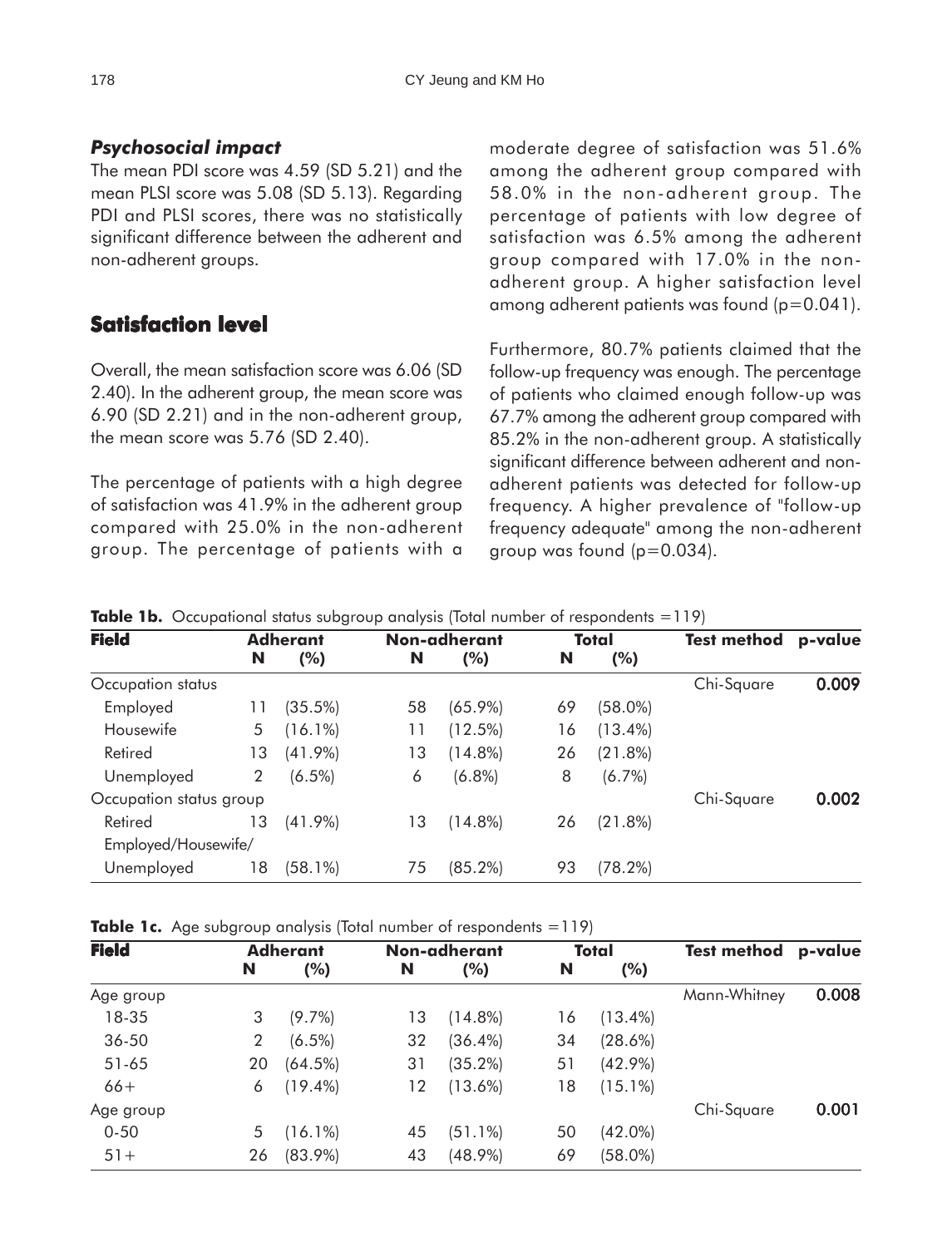# **Knowledge score**

Overall, the mean number of correct answers was 6.37 (SD 2.49). The mean number of correct answers was 5.84 in the adherent group (SD 2.38) and 6.56 in the non-adherent group (SD 2.51).

The percentage of knowledgeable patients (i.e. correctly answered eight or more questions) was 22.6% among the adherent group compared with 45.5% in the non-adherent group (*p*=0.025). The percentage of patients with 0-4 correct answers, corresponding to the lower tertile was 32.2%

| <b>Field</b>                                        | <b>Adherant</b>          |                       | Non-adherant     |                          | <b>Total</b>     |                       | <b>Test method</b> | p-value |
|-----------------------------------------------------|--------------------------|-----------------------|------------------|--------------------------|------------------|-----------------------|--------------------|---------|
|                                                     | N                        | (%)                   | N                | (%)                      | N                | (%)                   |                    |         |
| Subtype of psoriasis                                |                          |                       |                  |                          |                  |                       | Chi-Square         | 0.279   |
| Chronic plaque                                      | 27                       | $(87.1\%)$            | 84               | $(95.5\%)$               | 111              | $(93.3\%)$            |                    |         |
| Erythrodermic                                       | 1                        | $(3.2\%)$             | 1                | $(1.1\%)$                | $\boldsymbol{2}$ | $(1.7\%)$             |                    |         |
| Guttate                                             | 3                        | $(9.7\%)$             | 3                | $(3.4\%)$                | 6                | $(5.0\%)$             |                    |         |
| Joint involvement                                   |                          |                       |                  |                          |                  |                       | Chi-Square         | 0.445   |
| Yes                                                 | 6                        | $(19.4\%)$            | 12               | $(13.6\%)$               | 18               | $(15.1\%)$            |                    |         |
| No                                                  | 25                       | $(80.6\%)$            | 76               | $(86.4\%)$               | 101              | $(84.9\%)$            |                    |         |
| Applied treatment                                   |                          |                       |                  |                          |                  |                       | Chi-Square         | 0.054   |
| Topical treatment only                              | 19                       | (61.3%)               | 70               | (79.5%)                  | 89               | (74.8%)               |                    |         |
| Oral systemic<br>treatment and<br>topical treatment | 12                       | (38.7%)               | 16               | $(18.2\%)$               | 28               | (23.5%)               |                    |         |
| <b>Biologics and</b><br>topical treatment           | $\boldsymbol{0}$         | $(0.0\%)$             | $\overline{2}$   | $(2.3\%)$                | $\overline{2}$   | $(1.7\%)$             |                    |         |
| Phototherapy and<br>topical treatment               | $\boldsymbol{0}$         | $(0.0\%)$             | $\boldsymbol{0}$ | $(0.0\%)$                | $\boldsymbol{0}$ | $(0.0\%)$             |                    |         |
| PASI score                                          |                          |                       |                  |                          |                  |                       | Mann-Whitney       | 0.841   |
| $0 - 7.0$                                           | 16                       | $(51.6\%)$            | 46               | (52.3%)                  | 62               | $(52.1\%)$            |                    |         |
| $7.1 - 12.0$                                        | $\overline{\mathcal{A}}$ | $(12.9\%)$            | 14               | $(15.9\%)$               | 18               | $(15.1\%)$            |                    |         |
| $12.1 +$                                            | 11                       | (35.5%)               | 28               | (31.8%)                  | 39               | (32.8%)               |                    |         |
| Age of onset (years)                                |                          |                       |                  |                          |                  |                       | Mann-Whitney       | 0.003   |
| $0 - 19$                                            | 3                        | $(9.7\%)$             | 11               | $(12.5\%)$               | 14               | (11.8%)               |                    |         |
| 20-40<br>$41 +$                                     | $\overline{7}$<br>21     | $(22.6\%)$<br>(67.7%) | 48<br>29         | $(54.5\%)$<br>$(33.0\%)$ | 55<br>50         | (46.2%)<br>$(42.0\%)$ |                    |         |
|                                                     |                          |                       |                  |                          |                  |                       |                    |         |
| Disease duration (years)<br>$0 - 9$                 | 8                        | (25.8%)               | 26               | (29.5%)                  | 34               | (28.6%)               | Mann-Whitney       | 0.616   |
| $10 - 20$                                           | 14                       | $(45.2\%)$            | 40               | (45.5%)                  | 54               | $(45.4\%)$            |                    |         |
| $21 +$                                              | 9                        | $(29.0\%)$            | 22               | $(25.0\%)$               | 31               | (26.1%)               |                    |         |
| Family history                                      |                          |                       |                  |                          |                  |                       | Chi-Square         | 0.703   |
| No                                                  | 28                       | $(90.3\%)$            | 75               | $(85.2\%)$               | 103              | $(86.6\%)$            |                    |         |
| Direct relatives                                    | 3                        | $(9.7\%)$             | 12               | $(13.6\%)$               | 15               | (12.6%)               |                    |         |
| Indirect relatives                                  | $\boldsymbol{0}$         | $(0.0\%)$             |                  | $(1.1\%)$                |                  | $(0.8\%)$             |                    |         |
| Past medical history                                |                          |                       |                  |                          |                  |                       | Chi-Square         | 0.123   |
| Good                                                | 10                       | (32.3%)               | 46               | (52.3%)                  | 56               | $(47.1\%)$            |                    |         |
| Depression or<br>anxiety disorder                   | 1                        | $(3.2\%)$             | 4                | (4.5%)                   | 5                | $(4.2\%)$             |                    |         |
| Others                                              | 20                       | (64.5%)               | 38               | $(43.2\%)$               | 58               | (48.7%)               |                    |         |

**Table 2a.** Disease-related features of adherent and non-adherent groups (Total number of respondents = 119)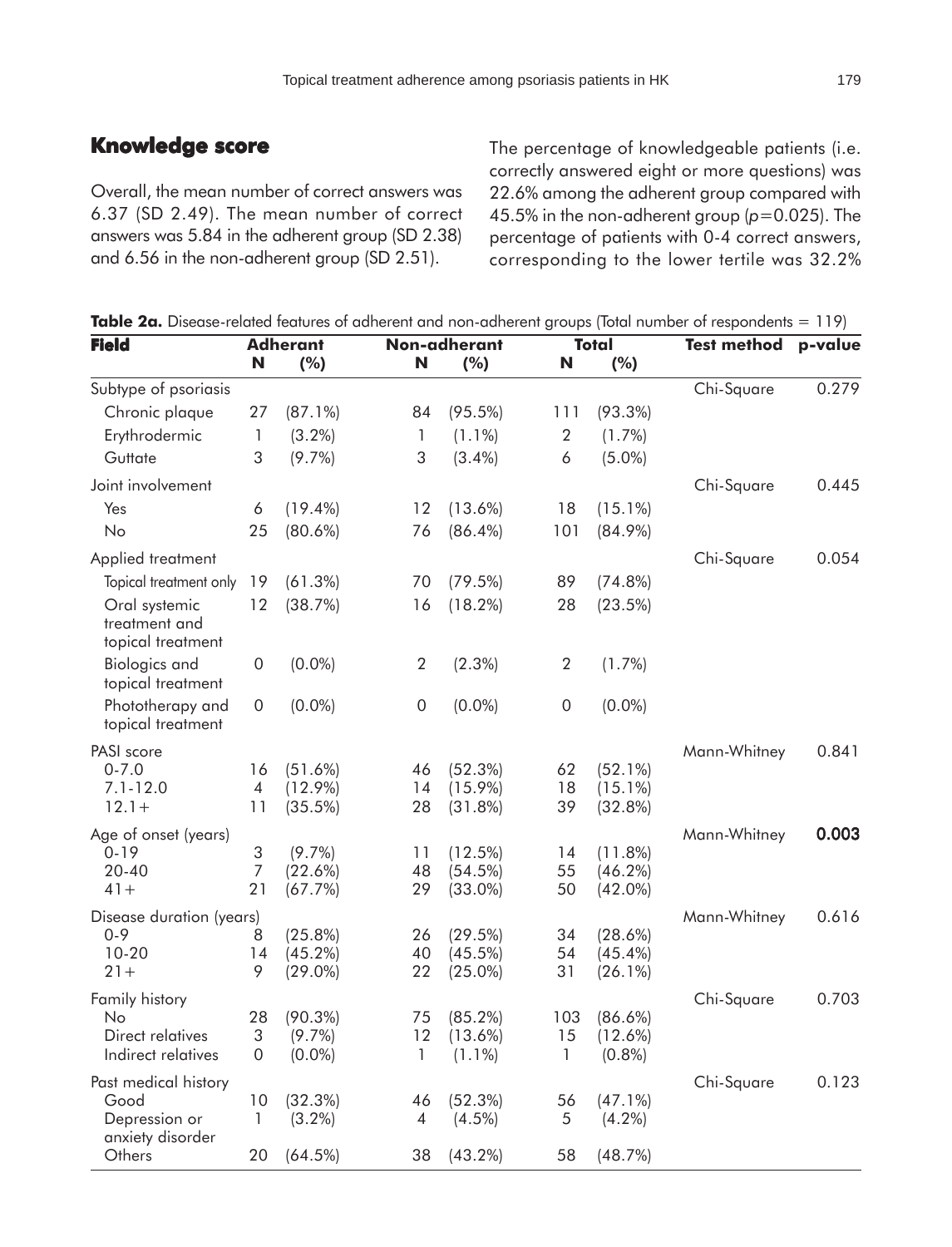among the adherent group compared with 20.4% in the non-adherent group. The percentage of patients with 5-7 correct answers, corresponding to the intermediate tertile was 45.2% among the adherent group compared with 34.1% in the nonadherent group. There was a higher prevalence of knowledgeable patients in the non-adherent group  $(p=0.025)$ .

# **Discussion**

## *Adherence rate*

The mean rate of adherence score in the study was found to be 26%. Previous studies showed a frequency of applications varying between 50% and 60% of that expected according to the prescriptions.<sup>9-13</sup> Different results were reported in these studies of medication adherence, which might be explained by different methods of measurement and definitions of adherence.

This study was designed to evaluate adherence by using a self-reporting method. Although the self-reported method is relatively simple to use, the adherence is often overestimated. Also, the accuracy depends on patients' cognitive abilities and honesty.

The dichotomised method was used to classify adherence in this study and a relatively strict definition was used for "adherence" since selfreported measures have been reported to overestimate adherence.<sup>8</sup> In another point of view, most of the patients (48%) in this study reported their frequency of medication use was 50-89%, which is in line with previous studies.

## *The possible reasons for non-adherence to topical treatment*

In this study more patients reported that they did not use the medications unintentionally as they simply forgot or they had no time to apply the medications.

Time seems to be one of the main factors affecting adherence in our locality, since the retired patients were found to be more compliant.

Patients also reported that the medications were too difficult to use as they were given specific medications for different sites of different degrees of severity. The medical regimen should be made as simple as possible; that is, the number of medications and frequency of usage should be minimised.

# *Psychosocial impact of disease*

The hypothesis in this study was that patients with psychological distress had a negative relationship with adherence. However, no association between PDI/PLSI scores and adherence could be identified in this study. The mean PDI and PLSI scores in the study were both low  $(<10)$ . Hence, the hypothesis was not true and it might be due to selection bias as patients who had higher PDI and PLSI scores

| <b>Table 2b.</b> Age of onset subgroup analysis (Total number of respondents = 119) |  |
|-------------------------------------------------------------------------------------|--|
|-------------------------------------------------------------------------------------|--|

| <b>Field</b>       | <b>Adherant</b> |           | Non-adherant |            | Total |            | <b>Test method</b> | p-value |
|--------------------|-----------------|-----------|--------------|------------|-------|------------|--------------------|---------|
|                    | N               | (%)       | N            | (%)        | N     | (%)        |                    |         |
| Age at onset group |                 |           |              |            |       |            | Mann-Whitney       | 0.003   |
| $0 - 19$           | 3               | $(9.7\%)$ | 11           | (12.5%)    | 14    | (11.8%)    |                    |         |
| $20 - 40$          |                 | (22.6%)   | 48           | $(54.5\%)$ | 55    | $(46.2\%)$ |                    |         |
| $41 +$             | 21              | (67.7%)   | 29           | $(33.0\%)$ |       | 50 (42.0%) |                    |         |
| Age at onset group |                 |           |              |            |       |            | Chi-Square         | 0.001   |
| $0 - 40$           | 10              | (32.3%)   | 59           | $(67.0\%)$ | 69    | $(58.0\%)$ |                    |         |
| $41 +$             | 21              | (67.7%)   | 29           | $(33.0\%)$ | 50    | $(42.0\%)$ |                    |         |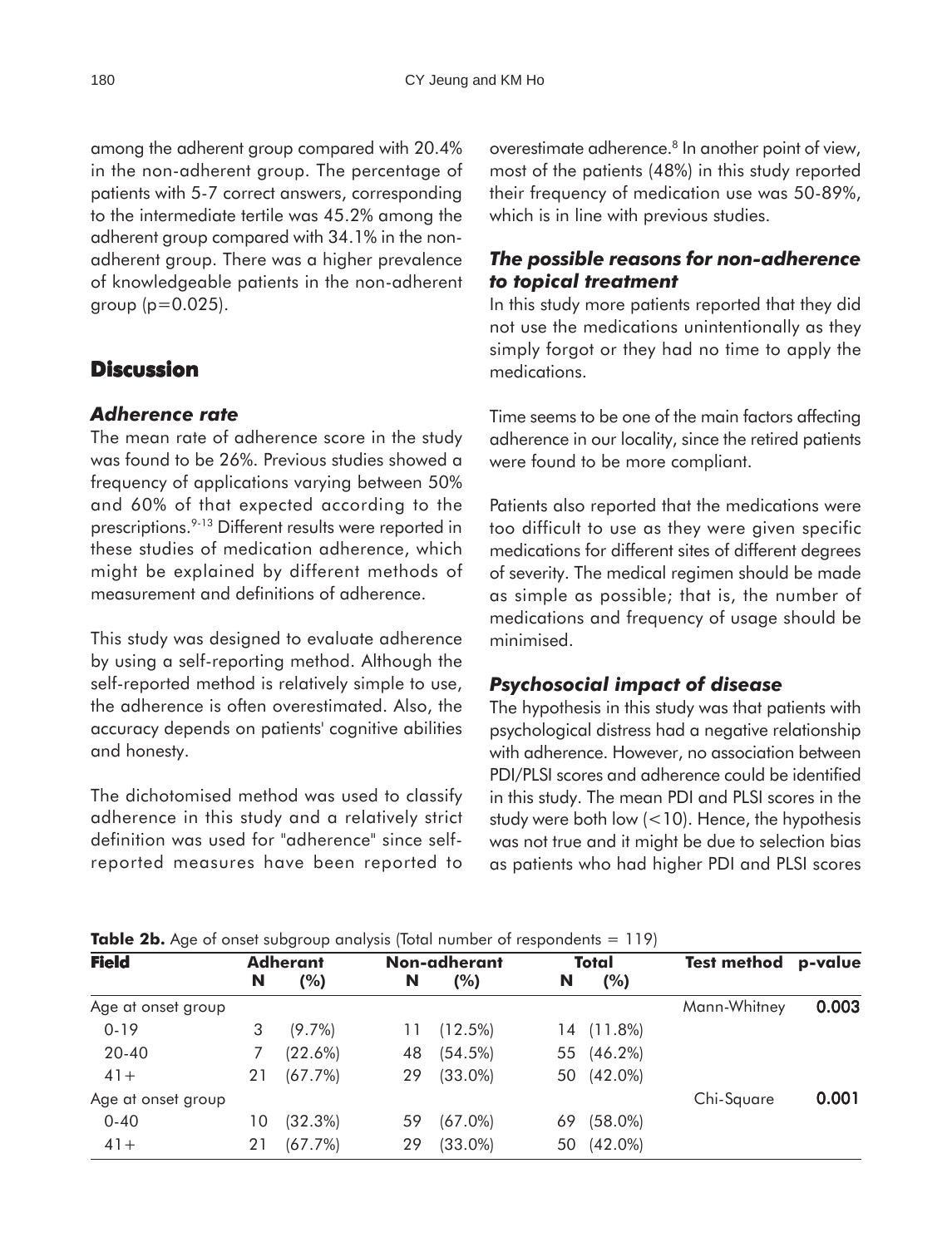| <b>Field</b>                                     | N              | <b>Adherant</b><br>(%) | N  | Non-adherant<br>(%) | N   | <b>Total</b><br>(%) | <b>Test method</b> | p-value |
|--------------------------------------------------|----------------|------------------------|----|---------------------|-----|---------------------|--------------------|---------|
| Poor efficacy<br>因爲藥膏療效不大                        |                |                        |    |                     |     |                     | Chi-Square         | 0.259   |
| Yes                                              | 5              | $(16.1\%)$             | 23 | $(26.1\%)$          | 28  | (23.5%)             |                    |         |
| No                                               | 26             | $(83.9\%)$             | 65 | $(73.9\%)$          | 91  | (76.5%)             |                    |         |
| Smelly<br>好大味                                    |                |                        |    |                     |     |                     | Chi-Square         | 0.786   |
| Yes                                              | $\overline{2}$ | $(6.5\%)$              | 7  | $(8.0\%)$           | 9   | $(7.6\%)$           |                    |         |
| No                                               | 29             | $(93.5\%)$             | 81 | $(92.0\%)$          | 110 | $(92.4\%)$          |                    |         |
| Too oily<br>太油膩                                  |                |                        |    |                     |     |                     | Chi-Square         | 0.352   |
| Yes                                              | 4              | $(12.9\%)$             | 18 | $(20.5\%)$          | 22  | (18.5%)             |                    |         |
| No                                               | 27             | $(87.1\%)$             | 70 | (79.5%)             | 97  | (81.5%)             |                    |         |
| Medication inconvenient to use<br>使用上不方便         |                |                        |    |                     |     |                     | Chi-Square         | 0.014   |
| Yes                                              | 1              | $(3.2\%)$              | 20 | (22.7%)             | 21  | $(17.6\%)$          |                    |         |
| No                                               | 30             | $(96.8\%)$             | 68 | (77.3%)             | 98  | $(82.4\%)$          |                    |         |
| Worry about potential side effects<br>擔心藥物的副作用   |                |                        |    |                     |     |                     | Chi-Square         | 0.045   |
| Yes                                              | 2              | $(6.5\%)$              | 20 | (22.7%)             | 22  | $(18.5\%)$          |                    |         |
| No                                               | 29             | $(93.5\%)$             | 68 | (77.3%)             | 97  | (81.5%)             |                    |         |
| No time to use medication<br>無時間塗                |                |                        |    |                     |     |                     | Chi-Square         | 0.000   |
| Yes                                              | $\overline{2}$ | $(6.5\%)$              | 38 | $(43.2\%)$          | 40  | $(33.6\%)$          |                    |         |
| No                                               | 29             | (93.5%)                | 50 | $(56.8\%)$          | 79  | $(66.4\%)$          |                    |         |
| Forgot to use medication<br>有時唔記得塗               |                |                        |    |                     |     |                     | Chi-Square         | 0.003   |
| Yes                                              | 6              | $(19.4\%)$             | 44 | $(50.0\%)$          | 50  | $(42.0\%)$          |                    |         |
| No                                               | 25             | $(80.6\%)$             | 44 | $(50.0\%)$          | 69  | $(58.0\%)$          |                    |         |
| Not enough medication<br>唔夠藥膏                    |                |                        |    |                     |     |                     | Chi-Square         | 0.694   |
| Yes                                              |                | $5(16.1\%)$            |    | 17 (19.3%)          |     | 22 (18.5%)          |                    |         |
| No                                               |                | 26 (83.9%)             | 71 | (80.7%)             |     | 97 (81.5%)          |                    |         |
| Medication too difficult to use<br>太複雜,不同部位塗不同藥物 |                |                        |    |                     |     |                     | Chi-Square         | 0.009   |
| Yes                                              | 2              | $(6.5\%)$              | 26 | (29.5%)             | 28  | (23.5%)             |                    |         |
| No                                               | 29             | $(93.5\%)$             | 62 | $(70.5\%)$          | 91  | (76.5%)             |                    |         |
| Instruction not clear<br>使用方法指示不清楚               |                |                        |    |                     |     |                     | Chi-Square         | 0.397   |
| Yes                                              | 0              | $(0.0\%)$              | 2  | $(2.3\%)$           | 2   | $(1.7\%)$           |                    |         |
| No                                               |                | 31 (100.0%)            | 86 | (97.7%)             |     | 117 (98.3%)         |                    |         |
| Using other treatments<br>正接受其他治療                |                |                        |    |                     |     |                     | Chi-Square         | 0.298   |
| Yes                                              | 0              | $(0.0\%)$              | 3  | $(3.4\%)$           | 3   | $(2.5\%)$           |                    |         |
| No                                               |                | 31 (100.0%)            | 85 | $(96.6\%)$          | 116 | (97.5%)             |                    |         |

**Table 3.** Reasons for non-adherence of adherent and non-adherent groups (Total number of respondents = 119)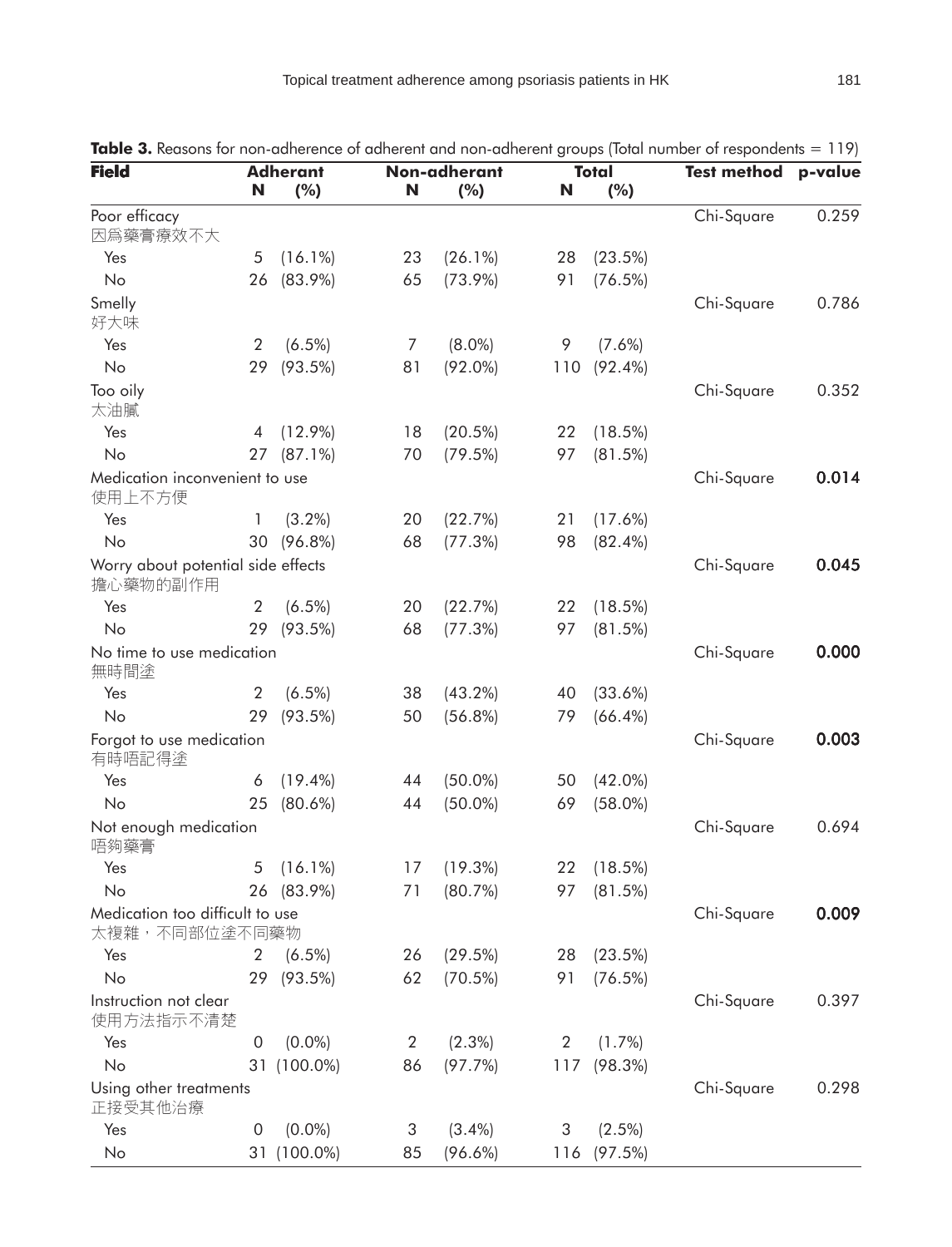with more psychosocial distress refused to enroll in the study.

## *Patients' satisfaction with treatment atients' treatment*

A higher satisfaction level was found among adherent patients in this study. The level of satisfaction may be affected by many factors e.g. doctor-patient relationship and time the physician spent during consultation, disease condition and treatment efficacy. Therefore one of the methods to improve adherence may be to spend enough time with the patient during the consultation to establish a good relationship and to improve patient satisfaction.

A statistically significant difference between adherent and non-adherent patients was detected for follow-up frequency. Interestingly, a higher proportion of patients in the non-adherent group found that the follow-up frequency was adequate. Thus, the results showed that the non-adherence of patients was not due to a long follow-up time.

# *Patients' knowledge*

The percentage of patients with good knowledge was 22.6% among the adherent group compared with 45.5% in the non-adherent group. The hypothesis that patients did not adhere to treatment because of poor knowledge was not supported by this study. As a matter of fact, the most knowledgeable patients were not as compliant as we thought.

# *Limitations of the study*

This cross-sectional descriptive study was done in two public dermatology centres (FLITC and YFSDC). The study could not be performed in all public dermatology centres due to limited resources. The setting of this study was in public dermatology outpatient clinics and only outpatients were studied. Better adherence might be found in a private dermatology clinic setting.

The study recruited 121 patients. The relatively small sample size may not have sufficient power to detect predictors of adherence. The recruitment of subjects to answer the questionnaires was on a voluntary basis and selection bias might be present. Patients with higher PLSI or PDI scores might be less willing to enroll in the study.

The questionnaire format had an inherent potential to introduce recall bias about past medication use and psychosocial impact. The study data might be limited by the non-validated self-reported measurement of treatment adherence. The definition of adherence was arbitrary, but there was no standard or better way to define adherence. Instruments e.g. PDI and PLSI developed in a different time, country, or cultural context might not be a valid measure for the study group of patients. Similarly, there were no standardised questions that can be used to assess knowledge on psoriasis.

# **Conclusion**

In this study, older age, retirement and greater satisfaction to the treatment were the factors which have positive associations with adherence. Paitents with onset of disease at a younger age and being more knowledgeable were prone to nonadherence. The three main reasons for not using medications in non-adherent patients included 1) forgot to use medications, 2) no time and 3) medications too difficult to use.

Based on the study findings, in order to improve the adherence, the emphasis should not just be placed on patient education on how to use different treatment regimens and counselling of treatment side effects, more importantly, the focus should be put on younger patients and patients with earlier disease onset. Therefore, more time should be spent in these groups of patients during consultation. Furthermore, physicians need to simplify treatment regimens and spend sufficient time with patients suffering from psoriasis during follow-up to establish a good relationship and improve patient satisfaction and adherence.